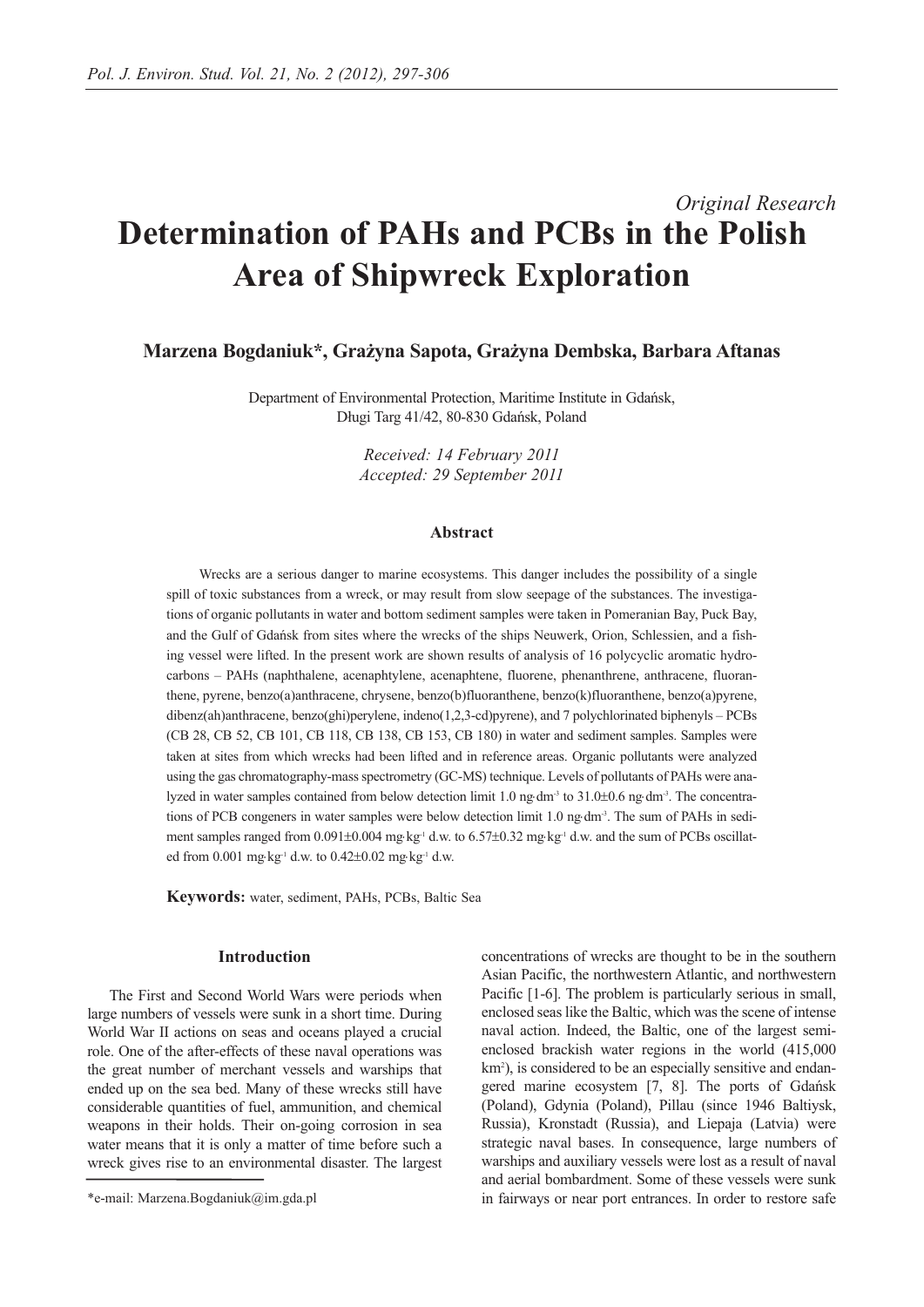navigation in areas with a high intensity of shipping traffic after the war, these wrecks began to be systematically removed. Vessels were raised from the bed and refitted, but if they were too badly damaged or if lifting them to the surface was too costly, they were removed by means of high explosives. The pyrotechnic method enabled only part of the wreck to be raised, and frequently led to leakage of fuel and other harmful substances into the sea [9].

Due to low accessibility and problems with accurate positioning, practically no investigations of the influence of these wrecks on the species composition, biology, and ecology of organisms living in the wrecks and within close vicinity of this area have been conducted. A wreck can be a non-typical ecological niche for some benthos species and fish [10, 11]. At the same time, if the wreck releases toxic compounds, such as phenol, PAHs or oil hydrocarbons, it can cause significant changes in fauna and flora. This may result in species selection and finally lead to impoverishment of the environment [12], even up to complete disappearance of life near the wreck. The fauna and flora are highly endangered by the mutagenic and pathogenic influences of the above-mentioned toxic compounds, remaining on the bottom of the wreck and in its neighborhood. These toxic substances cause impoverishment of the environment, cancerous changes, and genetic damaging of organisms living in the wreck and its neighborhood [13-15]. Many of the toxic substances accumulate in animals and become directly dangerous to humans.

Because of this, in order to assess the degree of danger to the environment, it is necessary to collect accurate data on contamination of water and bottom sediments in direct vicinity of the wrecks with substances seeping from them, and to determine the degree of contamination of sediments within a possibly wide area around the wrecks. In the case of oil spills, physical and chemical characteristics of the oil and the shape of the seabed and geology of the sea bottom are important for the environment and organisms living in it. A large role is played by bathymetry, hydrodynamic conditions (predominant directions and speed of currents), and type of bottom sediment (grain size, direction, and speed of sediment transport). These factors determine the direction and speed of propagation of the contaminants.

According to HELCOM recommendations, which were also adopted by Poland, not only endangered species are protected within the Baltic Sea Area (BSA), but also whole biotopes, which are under risk due to anthropogenic influences. According to HELCOM classification, to such biotope complexes along the Polish coast belong: sandy and moraine-type coasts, lagoons, and sandy barriers limiting water exchange with the open sea and river mouths [16].

Protection of the Baltic Sea against pollution is one of the key tasks facing the BSA states. This problem is extremely important both from the environmental point of view and because it is highly significant for recreation, aesthetics, and tourism.



Fig. 1. Shipwreck sites.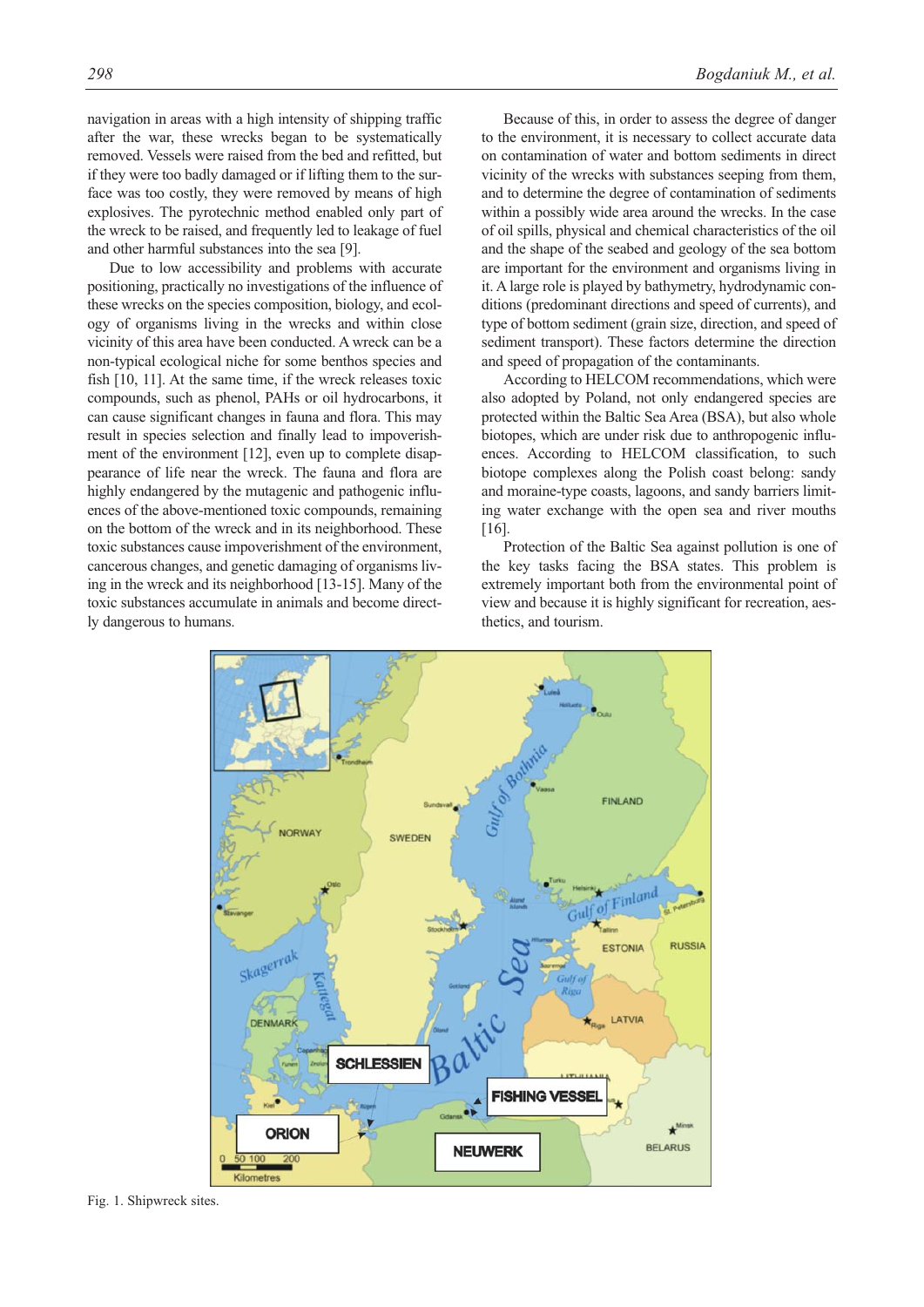#### **Experimental Procedures**

# Sampling

Thirteen samples of sea water and bottom sediments were taken from the sites, from which four wrecks had been removed (Gulf of Gdańsk, Puck Bay, and Pomeranian Bay), we took 8 samples of sea water and bottom sediments in the reference sites about 1 km from shipwreck exploration. The samples were collected from r/v IMOR multipurpose oceanographic research laboratory in 2008.

The sites of shipwreck exploration were determined by an acoustical technique – multibeam echo sounder SeaBat 8101 (Reson) and digital side sonar DF 1000 (EdgeTech). Bathymetry surveys, using both single-beam and multibeam echo sounders, can characterize the seafloor over large areas. They are used to locate bottom features such as sediment ridges, bedrock outcrops, sunken ships, and underwater cables. They help identify areas that should be avoided by vessels and fishing gear. These techniques have improved seafloor mapping and the management of these benthic habitats. Side-scan sonar is an acoustical technique that provides high resolution, almost photographic – quality imagery of the seafloor. These systems send and receive pulses of sonar signals across the seabed. The side-scan sonar system can identify different seafloor cover types such as mud, smooth sand, and rippled sand, and they can distinguish bottom features such as rock outcrops and canyons.

The surface sediments were sampled using a Van Veen grab, whereas the cores were obtained with a vibro corer. The sea water samples were taken with a bathometer about 1 m above the sea bed. Fig. 1 shows the positions of the sampling sites, and Table 1 sets out the details of each site.

The cores were taken from the following sediment layers 0-100 cm. The sediment samples were deep frozen as soon as possible at approximately -20ºC, then lyophilized at -48ºC and at a pressure of 0.030 MPa (Martin Christ, Germany).

## Determination of PAHs and PCBs

Solid-phase extraction (SPE) was used for determining PAHs and PCBs in water [17]. It was performed by passing 1 dm<sup>3</sup> volume of a water sample through  $C_{18}$  extraction cartridge (J.T. Baker) at a rate of ca. 10 cm<sup>3</sup> per minute. The cartridges were conditioned prior to use by washing them twice with 5 cm<sup>3</sup> of methanol (high purity grade) and twice with 2 cm<sup>3</sup> of "zero" water. The trapped compounds were extracted from the sorbent cartridge with 2 portions (2.5 cm3 each) of a mixture of n-pentane and dichloromethane (1:1 v/v). Both portions of extract were combined and evaporated to a volume of 0.5 cm<sup>3</sup> [18-20].

Sediment samples were prepared in accordance with the diagram [10, 21-24]:

- **Lyophilization**
- Wetting (acetone) of dry sediment  $(1 \text{ g})$ , drying (app. 24 h)
- Extracting dry sediment  $(1 \text{ g})$  in shaker  $(5 \text{ cm}^3 \text{ of})$ dichloromethane, 24 h)

|         | Table 1. Geographic position of sites from which wrecks were |  |  |  |  |
|---------|--------------------------------------------------------------|--|--|--|--|
| lifted. |                                                              |  |  |  |  |

| Name of wreck  | Geographic position           |                               |  |  |
|----------------|-------------------------------|-------------------------------|--|--|
| Orion          | $\varphi$ = 53°56'42"         | $\lambda = 14^{\circ}17'24''$ |  |  |
| Schlessien     | $\varphi = 54^{\circ}00'28"$  | $\lambda = 14^{\circ}17'38''$ |  |  |
| Fishing vessel | $\varphi = 54^{\circ}47'33"$  | $\lambda = 18^{\circ}38'30''$ |  |  |
| <b>Neuwerk</b> | $\varphi = 54^{\circ}34'06''$ | $\lambda = 18937'24''$        |  |  |

- **Decantation**
- Extract evaporation to 1 cm<sup>3</sup> ( $N_2$  stream)
- Cleaning of extract using SPE columns  $(SiO<sub>2</sub>)$  and activated copper (HCl/water 1:1, neutralization – water, drying – acetone)
- Elution of 8 cm<sup>3</sup> dichloromethane
- Extract evaporation to 1 cm<sup>3</sup> ( $N_2$  stream)
- GC-MS analysis of PAHs
- Evaporation of extract to dryness
- Extraction of dry residue  $(3 \times 100 \text{ mm}^3)$  of pentane)
- Fractioning of combined extracts, elution with pentane, and evaporation to dry state
- Dissolving of dry residue in 50 mm<sup>3</sup> of n-hexane
- GC-MS analysis of PCBs

The final extracts were analyzed using gas chromatography-mass spectrometry (GC-MS) with an HP 6890 gas chromatograph equipped with 60 m×0.32 mm I.D. fusedsilica capillary column, coated with bonded 0.5 μm nonpolar DB-5 phase (JW), and model MSD 5973 detector oper ated in the selected-ion monitoring (SIM) mode. The temperature program was: from 50ºC to 120ºC at 40ºC·min-1 gradient, followed by 5ºC·min-1 gradient up to 280ºC, and a 15 min isothermal run. The detection limit of this method was 0.001 μg⋅dm<sup>-3</sup> for PAHs in water samples, 0.001 mg⋅kg<sup>-1</sup> for PAHs, and 0.0001 mg⋅kg<sup>-1</sup> for PCBs in bottom sediment samples.

Standard mixture contained all 16 PAH analytes, as recommended by the US EPA, in dichloromethane (2,000 μg⋅cm-3 for each compound; Restek Corporation, USA) and 7 PCB congeners in isooctane (10  $\mu$ g⋅cm<sup>-3</sup> for each compound; LGC Standards).

Calibration of the GC-MS system was performed for all 16 PAH and 7 PCB compounds. Standard samples of 2 mm<sup>3</sup> containing known amounts of the analytes were injected onto the chromatographic column. Four standard mixtures of 51, 83, 133, and 333 ng⋅dm<sup>-3</sup> were used for calibration.

The background was checked using tap water. Three samples of the tap water containing 120 ng⋅dm<sup>-3</sup> standard mixture  $(1 \text{ dm}^3)$  of the tap water with the mixture of standards added) were passed through the extraction cartridges. The same procedure was performed with 3 samples of the tap water without standards (1 dm<sup>3</sup> of the tap water).

Correctness of analytical method for determining PAHs and PCBs in bottom sediment samples has been tested for reference material LGC6188 (River Sediment – PAHs) and in the International Sediment Exchange for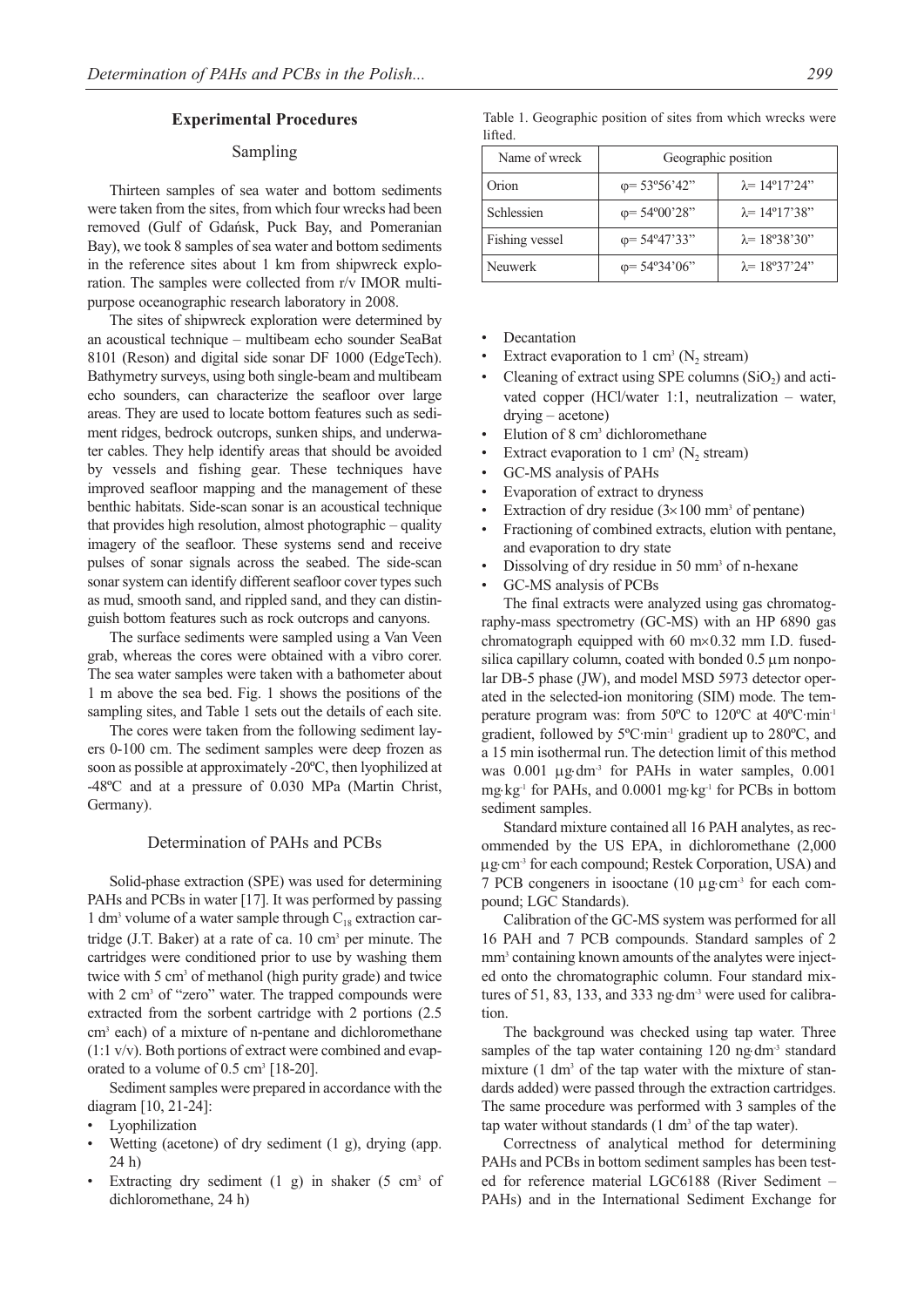| [ $ng \cdot dm^{-3}$ ]   | Fishing vessel | Neuwerk        | Orion          | Schlessien    |  |
|--------------------------|----------------|----------------|----------------|---------------|--|
| Naphtalene               | $11.0 \pm 0.2$ | $29.0 \pm 0.6$ | $12.0 \pm 0.2$ | $8.0 \pm 0.1$ |  |
| Acenaphtylene            | $6.0 \pm 0.1$  | $11.0 \pm 0.2$ | $2.0 \pm 0.1$  | $2.0 \pm 0.1$ |  |
| Acenaphtene              | $4.0 \pm 0.2$  | $8.0 \pm 0.1$  | $2.0 \pm 0.1$  | $2.0 \pm 0.1$ |  |
| Fluorene                 | $2.0 \pm 0.1$  | $6.0 \pm 0.1$  | $3.0 \pm 0.1$  | $3.0 \pm 0.1$ |  |
| Phenanthrene             | $4.0 \pm 0.2$  | $25.0 \pm 0.5$ | $4.0 \pm 0.2$  | $8.0 \pm 0.1$ |  |
| Anthracene               | $3.0 \pm 0.1$  | $23.0 \pm 0.4$ | $6.0 \pm 0.1$  | $5.0 \pm 0.1$ |  |
| Fluoranthene             | n.d.           | n.d.           | n.d.           | n.d.          |  |
| Pyrene                   | n.d.           | n.d.           | n.d.           | n.d.          |  |
| Benzo(a)anthracene       | n.d.           | n.d.           | n.d.           | n.d.          |  |
| Chrysene                 | n.d.           | n.d.           | n.d.           | n.d.          |  |
| Benzo(b)fluoranthene     | n.d.           | n.d.           | n.d.           | n.d.          |  |
| Benzo(k)fluoranthene     | n.d.           | n.d.           | n.d.           | n.d.          |  |
| Benzo(a)pyrene           | n.d.           | n.d.           | n.d.           | n.d.          |  |
| Dibenz(ah)anthracene     | n.d.           | n.d.           | n.d.           | n.d.          |  |
| Benzo(ghi)perylene       | n.d.           | n.d.           | n.d.           | n.d.          |  |
| $Indeno(1,2,3-cd)pyrene$ | n.d.           | n.d.           | n.d.           | n.d.          |  |

Table 2. Concentrations of PAHs in reference water samples.

n.d. – not detected  $(< 1.0$  ng·dm<sup>-3</sup>)

Tests on organic contaminants – WEPAL programs organized by Wageningen University Environmental Science). Recoveries in the utilized technique were determined as follows: from 74% for naphthalene in water samples and 82% to 106% for other analytes in water and sediment samples.

Solvent extracts obtained from the bottom sediments contained many groups of organic compounds with varying levels of concentration. Determination of PAHs and PCBs in the same extract was difficult due to high concentrations of PAHs and relatively low concentrations of PCB compounds. In order to solve this problem, fractionation of solvent extracts [24] was included in the analytic procedure of sample preparation.

Water and sediment samples were prepared in accordance with procedures recommended by HELCOM. These procedures are used by all Baltic countries within COM-BINE – the program for monitoring the sea and coastal zone areas of the Baltic Sea [25].

## **Results and Discussion**

The present work shows results of analyzing 16 PAHs (naphthalene, acenaphtylene, acenaphtene, fluorene, phenanthrene, anthracene, fluoranthene, pyrene, benzo(a)anthracene, chrysene, benzo(b)fluoranthene, benzo(k)fluoranthene, benzo(a)pyrene, dibenz(ah)anthracene, benzo(ghi)perylene, and indeno(1,2,3-cd)pyrene), and 7 PCBs (CB 28, CB 52, CB 101, CB 118, CB 138, CB 153, and CB 180) in water and sediment samples taken at sites from which wrecks had been lifted and in reference areas. Such investigations are both of cognitive and utilitarian value, especially for the investigated areas (the Gulf of Gdańsk, Puck Bay, and Pomeranian Bay).

Table 2 presents concentrations of PAHs in reference water samples. In all reference samples concentrations of pollutants were at a comparable level of n.d. (not detected, below 1.0 ng⋅dm<sup>-3</sup>) to 29.0±0.5 ng⋅dm<sup>-3</sup> for naphthalene (Neuwerk). The sum of PAHs in reference water samples were  $30.0\pm0.6$   $\mu$ g⋅dm<sup>-3</sup> for the fishing vessel,  $102\pm2$  ng⋅dm<sup>-3</sup> for the Neuwerk,  $29.0\pm0.05$  ng⋅dm<sup>-3</sup> for the Orion, and 28.0±0.5 ng⋅dm-3 for the Schlessien.

In all reference samples, concentrations of pollutants were below 1.0 ng⋅dm<sup>-3</sup> (limit of detection).

In Baltic Sea waters PAHs are present at ng⋅dm-3 levels [26]. The background PAH concentrations in Baltic Sea range from 5.4 to 17.6 ng⋅dm<sup>-3</sup> for bottom water and from 2.5 to 21.3 ng⋅dm-3 for surface water [12]. Generally, PAH concentrations described in the literature after different oil spills were  $\mu$ g⋅dm<sup>-3</sup> level [9, 27].

The concentrations of PCB congeners in water samples were below the limit of detection of 1.0 ng $dm^{-3}$ .

In marine water, PCBs can either be dissolved in the water phase or be adsorbed to particles suspended in the water column. PCB concentrations in the Baltic waters range from a few pg⋅dm<sup>-3</sup> to a few ng⋅dm<sup>-3</sup> [28, 29].

PAHs and PCBs are not very soluble in water and display a strong tendency to be sorbed on solid particles. In an aquatic environment, according to Wolska in 2003 and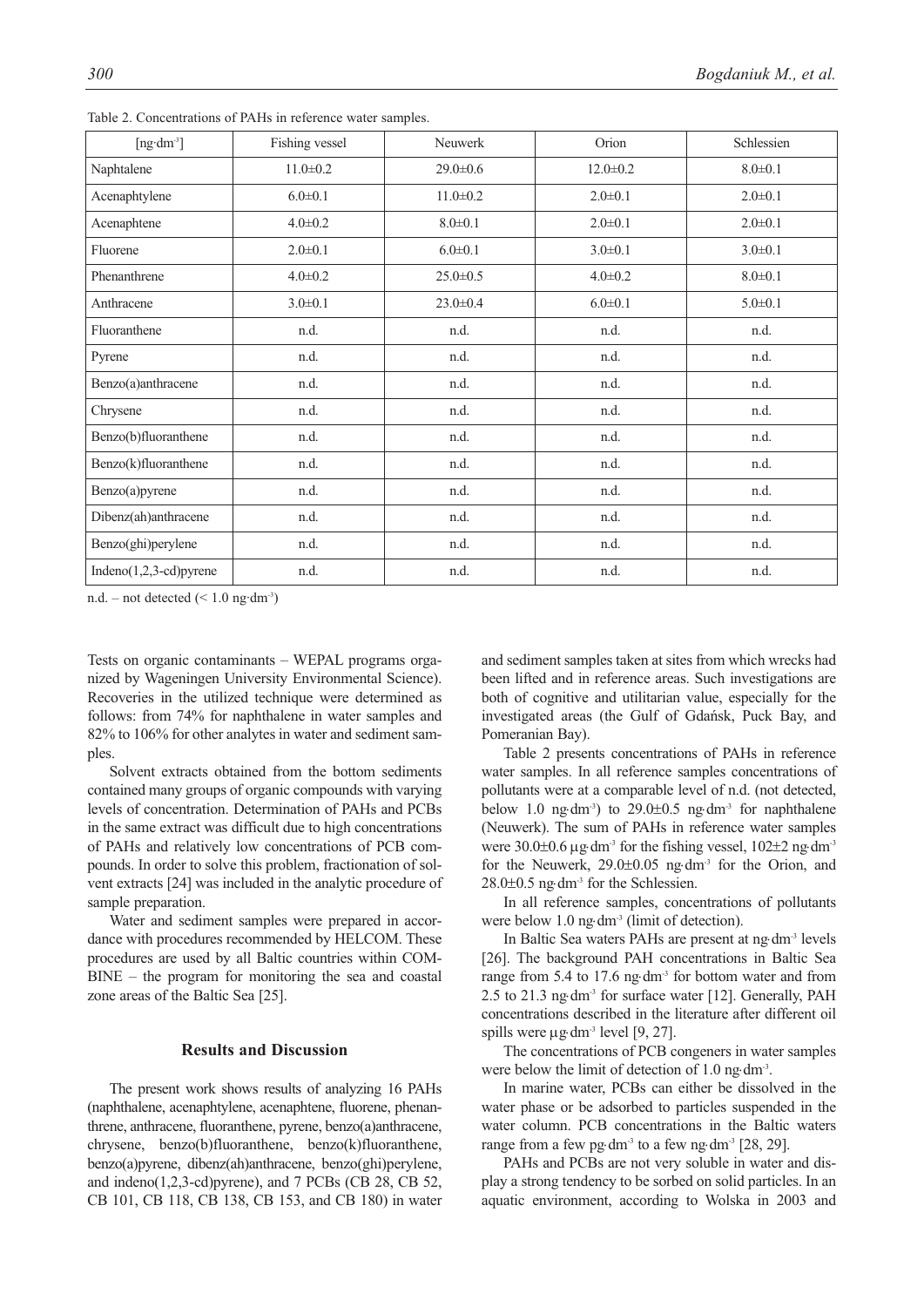| $[mg \cdot kg^{-1}]$       | Fishing vessel      | Neuwerk             | Orion               | Schlessien          |  |
|----------------------------|---------------------|---------------------|---------------------|---------------------|--|
| Naphtalene                 | $0.110 \pm 0.002$   | $0.170 \pm 0.008$   | n.d.                | n.d.                |  |
| Acenaphtylene              | $0.0140\pm0.0007$   | $0.040 \pm 0.002$   | n.d.                | n.d.                |  |
| Acenaphtene                | $0.058 \pm 0.003$   | $0.042 \pm 0.002$   | n.d.                | n.d.                |  |
| Fluorene                   | $0.066 \pm 0.003$   | $0.076 \pm 0.004$   | n.d.                | n.d.                |  |
| Phenanthrene               | $0.027 \pm 0.001$   | $0.036 \pm 0.002$   | n.d.                | n.d.                |  |
| Anthracene                 | n.d.                | $0.0110\pm0.0005$   | n.d.                | n.d.                |  |
| Fluoranthene               | $0.0150\pm0.0007$   | $0.073 \pm 0.004$   | n.d.                | $0.080 \pm 0.004$   |  |
| Pyrene                     | $0.0110\pm0.0005$   | $0.058 \pm 0.003$   | n.d.                | $0.0070 \pm 0.0003$ |  |
| Benzo(a)anthracene         | $0.097 \pm 0.005$   | $0.034 \pm 0.002$   | $0.039 \pm 0.002$   | $0.0040\pm0.0002$   |  |
| Chrysene                   | $0.080 \pm 0.004$   | $0.027 \pm 0.001$   | $0.025 \pm 0.001$   | $0.0010 \pm 0.001$  |  |
| Benzo(b)fluoranthene       | $0.098 \pm 0.005$   | $0.092 \pm 0.005$   | $0.090 \pm 0.004$   | $0.0010 \pm 0.001$  |  |
| Benzo(k)fluoranthene       | $0.028 \pm 0.001$   | $0.055 \pm 0.003$   | $0.082 \pm 0.004$   | $0.0030 \pm 0.001$  |  |
| Benzo(a)pyrene             | n.d.                | n.d.                | n.d.                | n.d.                |  |
| Dibenz(ah)anthracene       | n.d.                | n.d.                | n.d.                | n.d.                |  |
| Benzo(ghi)perylene         | n.d.                | n.d.                | n.d.                | n.d.                |  |
| Indeno $(1,2,3$ -cd)pyrene | n.d.                | n.d.                | n.d.                | n.d.                |  |
| <b>PCB 28</b>              | n.d.                | n.d.                | n.d.                | n.d.                |  |
| <b>PCB 52</b>              | n.d.                | n.d.                | n.d.                | n.d.                |  |
| <b>PCB 101</b>             | n.d.                | n.d.                | n.d.                | n.d.                |  |
| <b>PCB 118</b>             | n.d.                | n.d.                | n.d.                | n.d.                |  |
| <b>PCB 138</b>             | $0.00050\pm0.00005$ | $0.0100 \pm 0.0005$ | $0.0020 \pm 0.0001$ | n.d.                |  |
| <b>PCB 153</b>             | $0.00050\pm0.00005$ | $0.060 \pm 0.003$   | $0.0100 \pm 0.0005$ | n.d.                |  |
| <b>PCB 180</b>             | n.d.                | $0.0100 \pm 0.0005$ | $0.0040\pm0.0002$   | n.d.                |  |

Table 3. Concentrations of PAHs and PCBs in reference sediment samples.

n.d. – not detected (PAHs<0.001 mg·kg-1; PCBs<0.0001 mg·kg-1)

2008 [30, 31], the ratio of the concentration of these compounds in the sediment to their levels in water is high: 106 for PAHs and 10<sup>3</sup> for PCBs. It appears that at such low concentrations, PAHs and PCBs are not the reason for the disappearance of the fauna and flora in the vicinity of the wreck [9].

Table 3 presents concentrations of PAHs and PCBs in reference sediment samples. The sum of PAHs were  $0.604\pm0.030$  mg⋅kg<sup>-1</sup> d.w. for the fishing vessel, 0.714 $\pm$ 0.035 mg⋅kg<sup>-1</sup> d.w. for the Neuwerk, 0.236 $\pm$ 0.012 mg⋅kg-1 d.w. for the Orion and 0.096±0.004 mg⋅kg-1 d.w. for the Schlessien. The sum of PCBs were 0.00100±0.00005 mg⋅kg-1 d.w. for the fishing vessel, 0.080±0.004 mg⋅kg-1 d.w. for the Neuwerk, 0.0160±0.0008 mg⋅kg-1 d.w. for the Orion and below 0.0001 mg⋅kg<sup>-1</sup> for the Schlessien. The content of 7 PCBs sum in water from the Gulf of Gdańsk reported by Sapota [32] ranged from 0.3 to 1.8 ng⋅dm<sup>-3</sup> in surface water and from  $0.2$  to  $2.1$  ng⋅dm<sup>-3</sup> in near bottom water.

Fig. 2 shows concentrations of PAHs in water samples taken at the wreck sites. In all analyzed samples, the level of pollutants was comparable with levels of PAHs in reference samples, and ranged from below limit of detection 0.001 μg⋅dm-3 for fluoranthene, pyrene, benzo(a)anthracene, chrysene, benzo(b)fluoranthene, benzo(k)fluoranthene, benzo(a)pyrene, dibenz(ah)anthracene, benzo(ghi)perylene,



Fig. 2. Concentrations of PAHs in water samples.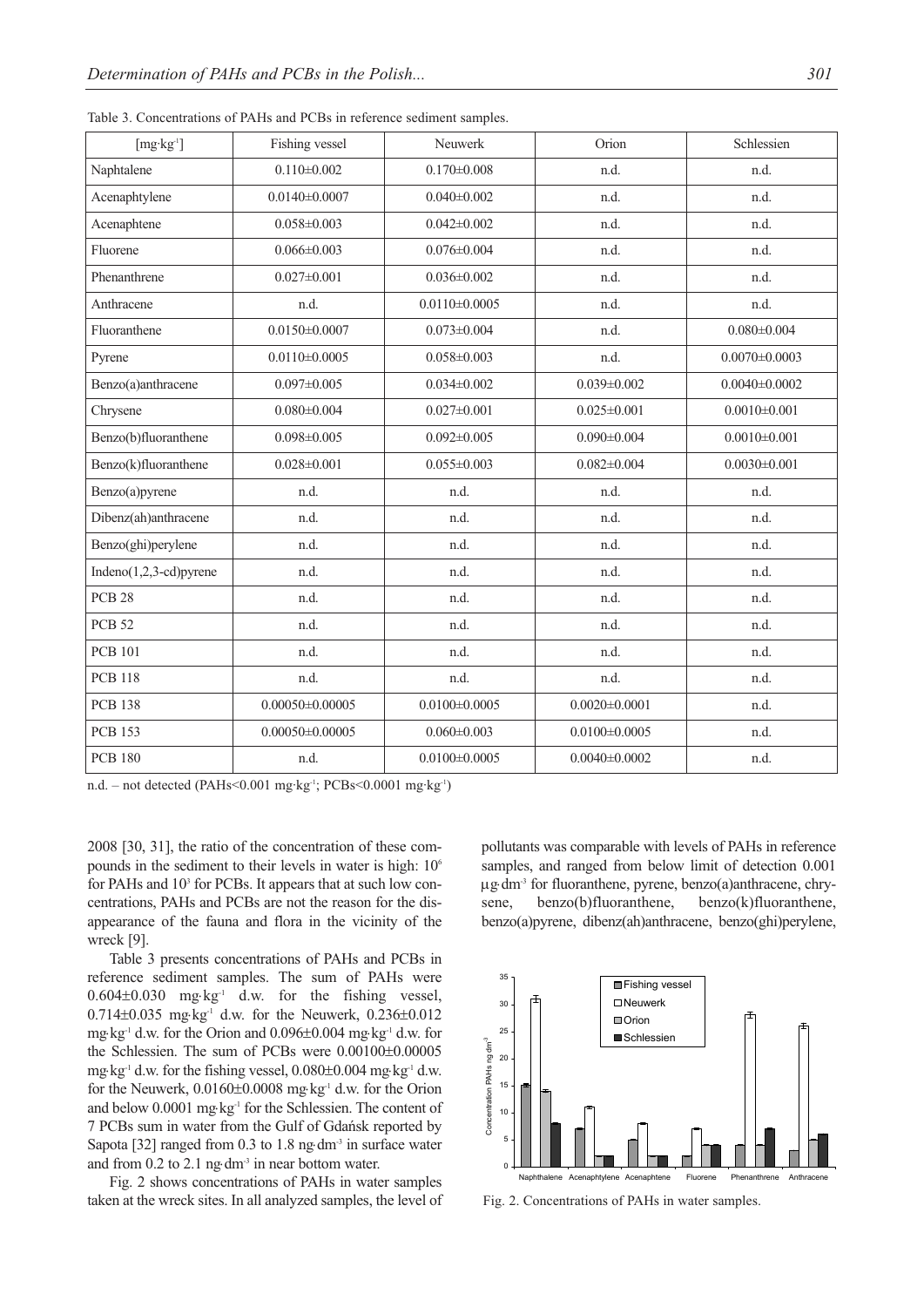| Name of sample                    | Layer [m]               | Type of sediment | Color          | Remarks                                   |
|-----------------------------------|-------------------------|------------------|----------------|-------------------------------------------|
| Fishing vessel 1                  | $0.0 - 1.0$             | fine sand        | grey           | shells and clay                           |
| Fishing vessel 2                  | $0.0 - 1.0$             | fine sand        | grey           | shells                                    |
| Fishing vessel 3                  | $0.0 - 1.0$             | fine sand        | grey           |                                           |
| Fishing vessel 4                  | $0.0 - 0.96$            | fine sand        | grey           |                                           |
| Fishing vessel – reference sample | $0.0 - 1.0$             | fine sand        | grey           | shells                                    |
| Orion 1                           | $0.0 - 0.55/0.85 - 1.0$ | fine sand        | grey           | shells                                    |
| Orion 2                           | $0.0 - 1.0$             | fine sand        | brown and grey | addition of small shells and clay         |
| $Oron$ – reference sample         | $0.0 - 1.0$             | fine sand        | grey           | addition of small shells and plastic clay |
| Schlessien 1                      | $0.0 - 1.0$             | fine sand        | grey           |                                           |
| Schlessien 2                      | $0.0 - 1.0$             | fine sand        | grey           |                                           |
| Schlessien – reference sample     | $0.0 - 1.0$             | fine sand        | grey           |                                           |
| <b>Neuwerk</b>                    | $0.0 - 0.86$            | mud              | black          |                                           |
| Neuwerk - reference sample        | $0.0 - 0.86$            | mud              | black          |                                           |

Table 4. Macroscopic description of sediment samples.

and indeno(1,2,3-cd)pyrene to  $0.031\pm0.0006$  µg⋅dm<sup>-3</sup> for naphthalene,  $0.028\pm0.0005$   $\mu$ g⋅dm<sup>-3</sup> for phenanthrene, and  $0.026\pm0.0005$  µg⋅dm<sup>-3</sup> for anthracene in water samples from the Neuwerk site.

Table 4 presents a macroscopic description of the sediments taken from the wreck sites. The most common sediment was fine sand; only samples taken at the Neuwerk wreck site were made up of mud.

Fig. 3 shows concentrations of PAHs and PCBs in sediment samples from the fishing vessel site. The sum of PAHs in samples was from 1.711±0.085 mg⋅kg-1 d.w. to 3.180±0.159 mg⋅kg<sup>-1</sup> d.w. Sum of PCBs ranged from 0.00100±0.00005 mg⋅kg-1 d.w. to 0.0090±0.0004 mg⋅kg-1 d.w. The highest concentration was for naphthalene 0.71±0.035 mg⋅kg-1 d.w., fluorene, and phenanthrene 0.69±0.034 mg⋅kg-1 d.w., PCB 118 and PCB 180 – 0.0090±0.0004 mg⋅kg-1 d.w.

Fig. 4 shows concentrations of PAHs and PCBs in sediment samples from the Neuwerk site. The sum of PAHs in samples was 6.57±0.328 mg⋅kg<sup>-1</sup> d.w. and the sum of PCBs was  $0.42\pm0.021$  mg⋅kg<sup>-1</sup> d.w. The concentration of PAHs contained from  $0.0110\pm0.0005$  mg⋅kg<sup>-1</sup> d.w. for benzo(ghi)perylene and indeno(1,2,3-cd)pyrene to 0.940±0.047 mg⋅kg-1 d.w. for chrysene, 0.903±0.045 mg⋅kg-1 d.w. for pyrene, and 0.851±0.042 mg⋅kg-1 d.w. for benzo(a)anthracene. The concentration of PCBs contained from 0.021±0.001 mg⋅kg-1 d.w. for CB 118 to 0.152±0.007 mg⋅kg-1 d.w. for CB 153.



Fig. 3. Concentrations of PAHs and PCBs in bottom sediment samples from the fishing vessel site.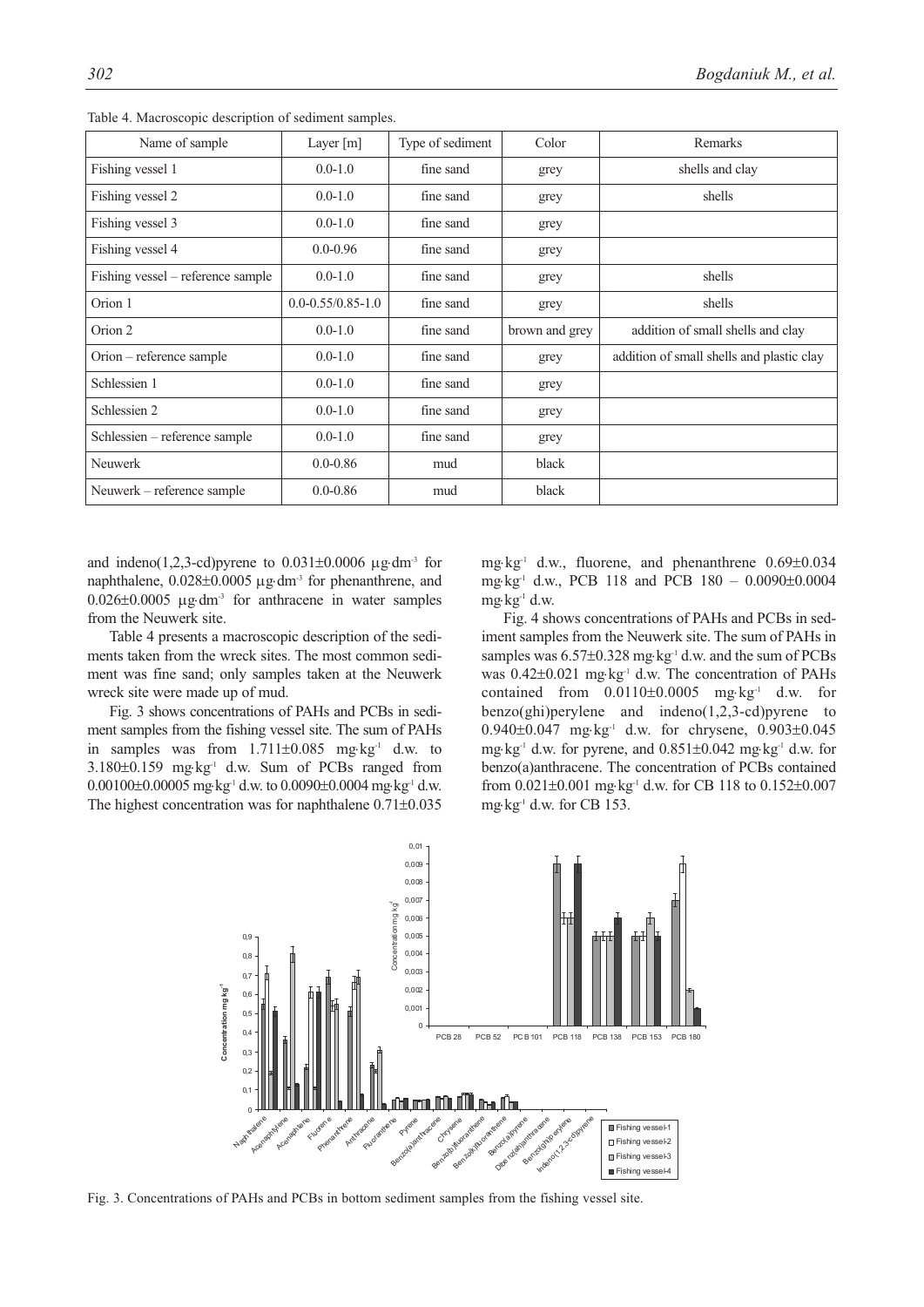

Fig. 4. Concentrations of PCBs and PCBs in bottom sediment samples from the Neuwerk site.

Fig. 5 shows concentrations of PAHs and PCBs in sediment samples from the Orion site. The sum of PAHs in samples ranged from  $3.34\pm0.16$  mg⋅kg<sup>-1</sup> d.w. and  $3.44\pm0.172$  mg⋅kg<sup>-1</sup> d.w. The sum of PCBs was 0.117±0.005 mg⋅kg-1 d.w. and 0.148±0.007 mg⋅kg-1 d.w. The highest concentrations were for naphthalene 0.85±0.04 mg⋅kg-1 d.w., phenanthrene 0.81±0.04 mg⋅kg-1 d.w., acenaphtene 0.74±0.03 mg⋅kg<sup>-1</sup> d.w., PCB 138 0.07±0.003 mg⋅kg-1 d.w., and PCB 180 0.034±0.001 mg⋅kg-1 d.w.

Fig. 6 shows concentrations of PAHs and PCBs in sediment samples from the Schlessien site. The sum of PAHs in samples was 0.091±0.004 mg·kg<sup>-1</sup> d.w. and 0.104±0.005 mg⋅kg<sup>-1</sup> d.w. Individual compounds of PCBs were not detected, meaning that concentrations were below 0.0001 mg⋅kg<sup>-1</sup>. Concentration of PAHs contained from below 0.001 mg⋅kg-1 (naphthalene, acenaphtylene, acenaphtene, fluorene, phenanthrene, benzo(a)pyrene, dibenz(ah)anthracene, benzo(ghi)perylene, indeno(1,2,3-cd)pyrene) to  $0.074\pm0.003$  mg⋅kg<sup>-1</sup> d.w. for fluoranthene.

Only in samples taken at the Schlessien site PAH were concentrations at the same level as in reference samples (below the limit of determination, i.e. below 0.0001 mg⋅dm<sup>-3</sup>). In the rest of the analyzed samples from wreck sites, PAH concentrations were higher. The highest concentrations were detected for the Neuwerk site, which could be connected with the problem of general environmental pollution of Puck Bay, where the wreck was located. The Hel Peninsula impedes free water exchange between Puck Bay and the open Baltic Sea, and the system of currents in the region facilitates transport of pollutants to the northwest, i.e. into Puck Bay. Depending on porosity, grain size, and organic matter content, bottom sediments form a substratum, binding in varying degree the pollutants, especially organic pollutants, and the site of the wreck was characterized by sandy and clayey mud, i.e. sediments facilitating absorption of pollutants.

Comparison of PAH concentrations in sediments taken at the Orion and Schlessien sites and in reference samples shows a point pollution of the Pomeranian Bay bottom, which probably was caused by the Orion wreck.

Sediment samples from analyzed sites contained PAH and PCB concentrations lower than the value of the limit of Polish regulations, i.e. 1.0 mg⋅kg-1 for benzo(a)pyrene, dibenz(ah)anthracene, benzo(ghi)perylene, indeno(1,2,3 cd)pyrene,  $1.5 \text{ mg·kg}^{-1}$  for benzo(a)anthracene, benzo(b)fluoranthene, benzo(k)fluoranthene, and 0.3 mg⋅kg-1 for the sum of PCBs (CB 28, CB 52, CB 101, CB 118, CB 138, CB 153, CB 180).

The sum of the concentrations of 12 PAHs in the southern Baltic sediments reported by Kowalewska and Konat in 1997 and 2001 [33, 34] ranged from 0.010 to 0.70 mg⋅kg<sup>-1</sup> (av.  $1.830$  mg⋅kg<sup>-1</sup>), while PAH concentrations in the Gulf of Gdańsk sediments in the study by Pazdro [35] were 0.235-2.205 mg⋅kg-1. The dry weigh sediment content of the 12 PCBs ranged from  $0.0017$  mg⋅kg<sup>-1</sup> to  $0.517$  mg⋅kg<sup>-1</sup> with a mean of 0.0065 mg⋅kg for sediments of the North Sea – Baltic Sea transition zone [36]. The content of sum of 7 PCBs in sediments from the Gulf of Gdańsk in 2002 reported by Sapota [37] ranged from 0.0017 mg⋅kg<sup>-1</sup> near Hel Peninsula to 0.0048 mg⋅kg<sup>-1</sup> in Gdańsk Deep. The background level of the individual PAHs in Baltic Sea sediments ranged between 1 and 3 ng⋅kg<sup>-1</sup> [38].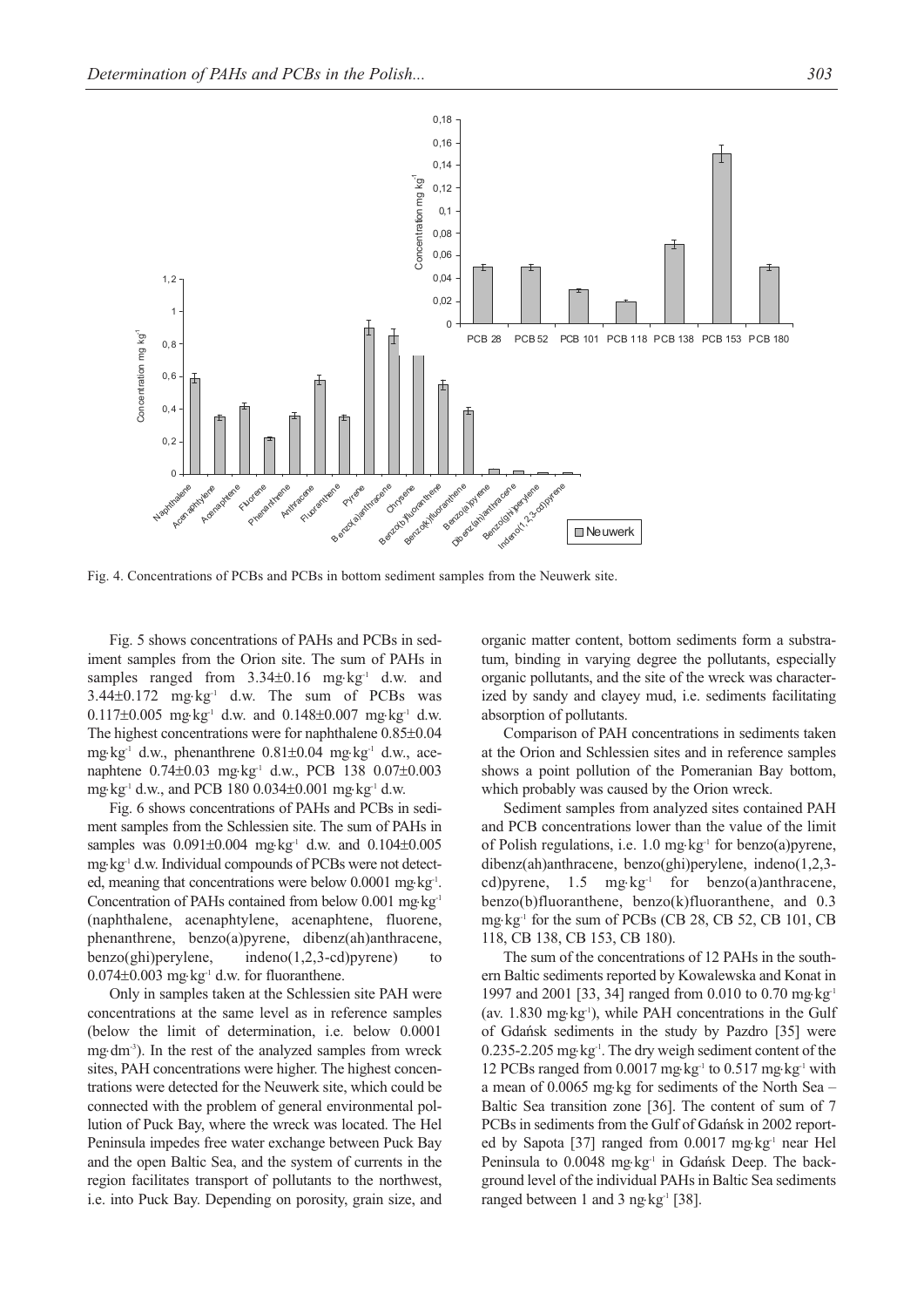

Fig. 5. Concentrations of PCBs and PCBs in bottom sediment samples from Orion site.

## **Conclusions**

Level of pollutants of PAHs analyzed in water samples contained from below the limit of detection 1.0 ng⋅dm-3, the highest concentrations were found in samples from the Gulf of Gdańsk (Neuwerk shipwreck) 31.0±0.1 ng⋅dm-3. the content of PCB congeners was below the limit of detection 1.0 ng⋅dm-3.

The distribution of PAHs and PCBs was investigated in water and bottom sediments along the Baltic Sea coast. The highest concentrations of organic pollutants were found in Puck Bay (Neuwerk shipwreck). Water and sediment samples were characterized by high levels of concentration of the investigated groups of compounds, both in samples taken at the wreck site and at a significant distance from the site.

The Neuwerk wreck could have strengthened the negative effects. However, it is highly probable that the pollution comes from other sources, e.g. discharge from land, especially from the catchments of the Reda and Kacza



Fig. 6. Concentrations of PCBs and PCBs in bottom sediment samples from Schlessien site.

rivers, and from industrial waste discharges from shipbuilding and ship repair yards, the fish processing industry, and from the big seaport in Gdynia.

Based on investigations of sediment and water samples taken in Pomeranian Bay at the sites from which the Orion and Schlessien wrecks have been lifted, it may be stated that the Schlessien wreck did not pollute the marine environment. However, point accumulation of pollution was found in samples taken at the Orion site, with an especially high concentration of PAH compounds in the bottom sediment samples.

In samples taken at the fishing vessel site, no influence of the wreck on the state of water and sediments of the Gulf of Gdańsk was observed. The wreck site was located in the open part of the Gulf, and this could have facilitated propagation of pollution over large distances.

The investigations of organic pollutants in water and bottom sediment samples taken in Pomeranian Bay, Puck Bay, and the Gulf of Gdańsk, carried out by the Department of Environmental Protection of the Maritime Institute in Gdańsk, are part of the program of monitoring the movements of pollutants in the coastal zone of the southern Baltic. Obtained results are especially valuable for the investigated areas, i.e. Pomeranian Bay – Świnoujście, Miedzyzdroje, and Puck Bay – Gdynia, Puck, Hel, both in the aspect of environmental protection and due to the aesthetic, recreational, and touristic values of the regions.

#### **References**

1. ROGOWSKA J., NAMIEŚNIK J. The assessment of the marine environment risk due to the presence of substances of ship wrecks origin – analytical problems. Analityka **3**, 52, **2009**.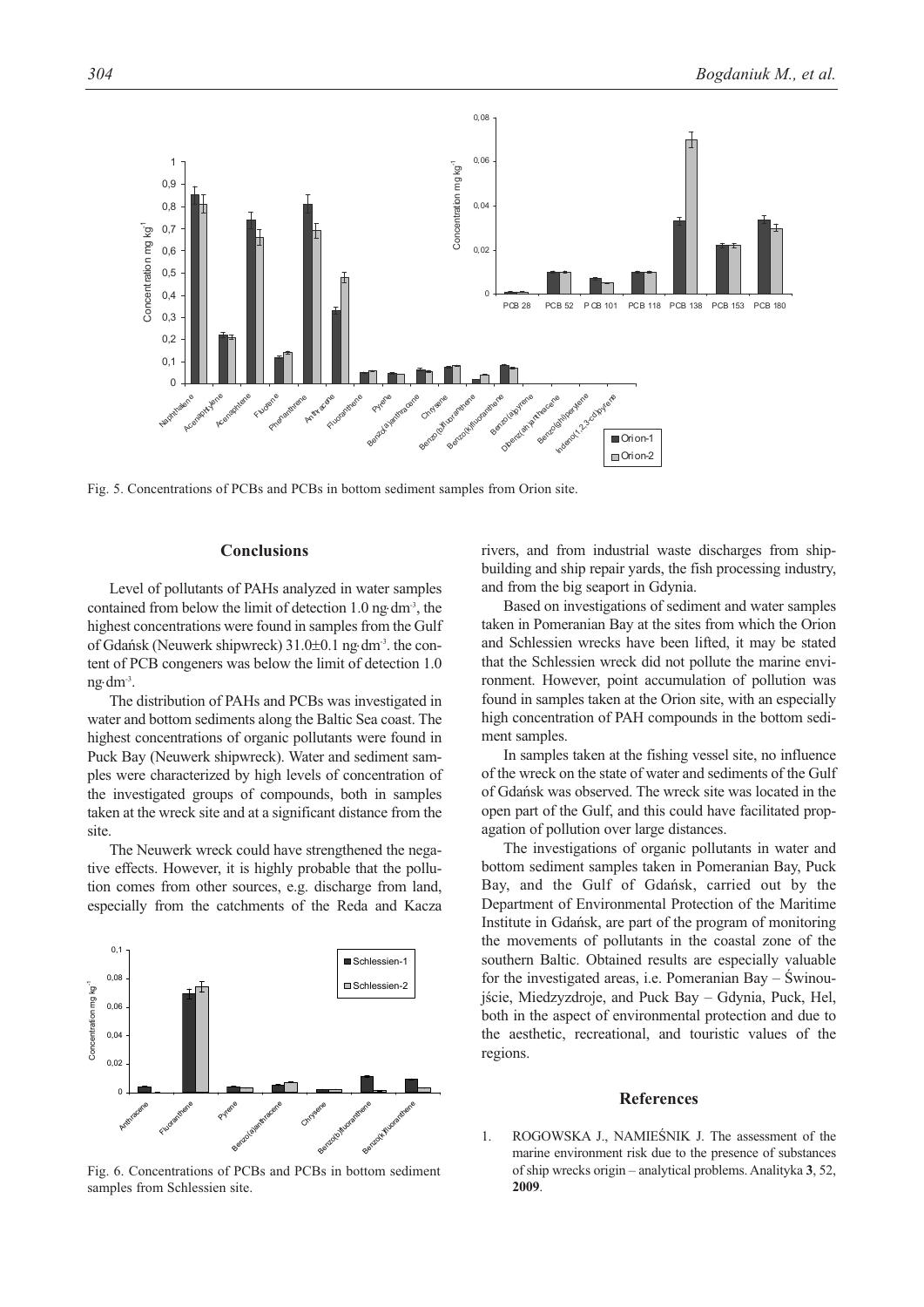- 2. MICHAEL J., GILBERT T., WALDORN J., BLOCK-SIDGE CH.T., SCHMIDT ETKIN D., URBAN R. Potentially polluting wrecks in marine waters. An Issue Paper Prepared for the 2005 International Oil Spill Conference **2005**.
- 3. FRANCO M.A., VINAS L., SORIANO J.A., de ARMAS D., GONZALEZ J.J., BEIRAS R., SALAS R., BAYONA J.M., ALBAIGES J. Spatial distribution and ecotoxicity of petroleum hydrocarbons in sediment from the Galicia continental shelf (NW Spain) after the Prestige oil spill. Mar. Pollut. Bull. **53**, 260, **2006**.
- 4. HO K., PATTON L., LATIMER J.S., PRUELL R.J., PEL-LETIER M., MCKINNEY R., JAYARAMAN S. The chemistry and toxicity of sediment affected by oil from the North Cape spilled into Rhode Island Sound. Mar. Pollut. Bull. **4**, 314, **1999**.
- 5. XU J., YU Y., WANG P., GUO W., DAI SH., SUN H. Polycyclic aromatic hydrocarbons in the surface sediments from Yellow River, China. Chemosphere **67**, 1408, **2007**.
- 6. BIHARI N., FAFANDEL M., HAMER B., KRALJ-BILEN B. PAH content, toxicity and genotoxicity of coastal marine sediments from the Rovinj area, Northern Adriatic, Croatia. Sci. Total Environ. **366**, 602, **2006**.
- 7. WITT G., LIEHR G.A., BORCK D., MAYER P. Matrix solid-phase microextraction for measuring freely dissolved concentrations and chemical activities of PAHs in sediment cores from western Baltic Sea. Chemosphere **74**, 522, **2009**.
- 8. LOZAN J.L., LAMPE R., MATTHAUS W., RACHOR E., RUMOHR H., WESTERNHAGEN V.H. (Eds.) Warning signals from the Baltic Sea, Paul Parey Verlag, Berlin, Germany, pp. 384, **1996**.
- 9. ROGOWSKA J., WOLSKA L., NAMIEŚNIK J. Impact of pollution derived from ship wrecks on the marine environment on the basis of s/s Stuttgart (Polish coast, Europe). Sci. Total Environ. **408**, 5775, **2010**.
- 10. GREGORY D. Experiments into deteriorating characteristics of materials on the Duart Point wreck site: an interim report. Int. J. Naut. Archaeol. **24**, 61, **1995**.
- 11. WHEELER A.J. Environmental controls on shipwreck preservation: the Irish context. J. Archaeol. Sci. **29**, 1149, **2002**.
- 12. WITT G., Polycyclic aromatic hydrocarbons in water and sediment of the Baltic Sea. Mar. Pollut. Bull. **31**, 237, **1995**.
- 13. NAMIEŚNIK J., GÓRECKI T., WARDENCKI W., ZYG-MUNT B., TORRES L. Secondary effects and pollutants of the environment, pp. 134-142, **1993**.
- 14. SZAREJKO A., NAMIEŚNIK J. The Baltic Sea as a dumping site of chemical munitions and chemical warfare agents. Chem. Ecol. **25**, 13, **2009**.
- 15. ZIETZ B. P., NORDHOLT G., KETSERIDIS G., PFEIF-FER E.H. Mutagenicity of Baltic seawater and the relation to certain chemical and microbiological parameters. Mar. Pollut. Bull. **42**, 845, **2001**.
- 16. HELCOM, Baltic Sea Environmental Proceedings, **64B**, 252, **1996**.
- 17. ISO 17993: water quality determination of 15 polycyclic aromatic hydrocarbons (PAH) in water by HPLC with fluorescence detection after liquid-liquid extraction **2002**.
- 18. WOLSKA L., RAWA-ADKONIS M., NAMIEŚNIK J. Determining PAH and PCB in aqueous samples: finding and evaluating sources of error. Anal. Bioanal. Chem. **382**, 1389, **2005**.
- 19. MA J., XIAO R., LI J., YU J., ZHANG Y., CHEN L. Determination of 16 polycyclic aromatic hydrocarbons in environmental water samples by solid-phase extraction using multi-walled carbon nanotubes as adsorbent coupled with gas chromatography-mass spectrometry. J. Chromatogr. A **1217**, 5462, **2010**.
- 20. KUCZYŃSKA A., WOLSKA L., NAMIEŚNIK J. An attempt to identify volatile and semi-volatile organic compounds present in the Odra river waters. Chromatographia **60**, S279, **2004**.
- 21. GALER K., WOLSKA L., NAMIEŚNIK J., Evaluation of a new procedure for PCB determination in sediments, Materials of Fifth International Symposium and Exhibition on Environmental Contamination in Central and Eastern Europe, 12-14.09.2000, Prague, Czech Rep. p. 76, **2000**.
- 22. GASPARE L., MACHIWA J.F., MDACHI S.J.M., STRECK G., BRACK W. Polycyclic aromatic hydrocarbon (PAH) contamination of surface sediments and oysters from the inter-tidal areas of Dar es Salaam, Tanzania. Environ. Pollut. **157**, 24, **2009**.
- 23. SMITH J.N., LEE K., GOBEIL C., MACDONALD R.W. Natural rates of sediment containment of PAH, PCB and metal inventories in Sydney Harbour, Nova Scotia. Sci. Tot. Environ. **407**, 4858, **2009**.
- 24. WOLSKA L. Miniaturised analytical procedure of determining polycyclic aromatic hydrocarbons and polychlorinated biphenyls in bottom sediments. J. Chromatogr A **959**, 173, **2002**.
- 25. Third periodic assessment of the state of the marine environment of the Baltic Sea, 1989-93; Background document, Helsinki Commission, Baltic Marine Environment Protection Commission **1996**.
- 26. KOT-WASIK A., DĘBSKA J., NAMIEŚNIK J. Monitoring of organic pollutants in coastal waters of Gulf of Gdańsk, Southern Baltic. Mar. Pollut. Bull. **49**, 264, **2004**.
- 27. BOEHM P.D., NEFF J.M., PEGE D.S. Assessment of polycyclic aromatic hydrocarbons exposure in the waters of Prince William Sound after the Exxon Valdez oil spill: 1989- 2005. Mar. Pollut. Bull. **54**, 339, **2007**.
- 28. SCHULZ-BULL D.E., PETRICK G., KANNAN N., DUINKER J.C. Distribution of individual chlorobiphenyls (PCB) in solution and suspension in the Baltic Sea. Mar. Chem. **48**, 245, **1995**.
- 29. SZLINDER RICHERT J., BARSKA I., MZAERSKI J., USYDUS Z. PCBs in fish from the southern Baltic Sea: levels, bioaccumulation features, and temporal trends during the period from 1997 to 2006. Mar. Pollut. Bull. **58**, 85, **2009**.
- 30. WOLSKA L. Determination (monitoring) of in surface waters: why an operationally defined procedure is needed. Anal. Bioanal. Chem. **391**, 2647, **2008**.
- 31. WOLSKA L., GALER K., NAMIEŚNIK J. Transport and speciation of PAH and PCB in a river ecosystem. Anal. Bioanal. Chem. **382**, 1389, **2005**.
- 32. SAPOTA G. Polychlorinated biphenyls (PCBs) and organochlorine pesticides (OCPs) in seawater of the southern Baltic Sea. Desalination **162**, 153, **2004**.
- 33. KONAT J., KOWALEWSKA G. Polychlorinated biphenyls (PCBs) in sediments of the southern Baltic Sea – trends and fate. Sci. Total Environ. **280**, 1, **2001**.
- 34. KOWALEWSKA G., KONAT J. Distribution of polynuclear aromatic hydrocarbons (PAH) in sediments of the southern Baltic Sea. Oceanologia **1**, 83, **1997**.
- 35. PAZDRO K. Persistent organic pollutants in sediments from the Gulf of Gdańsk. Ann. Set. Environ. Prot. **6**, 63, **2004**.